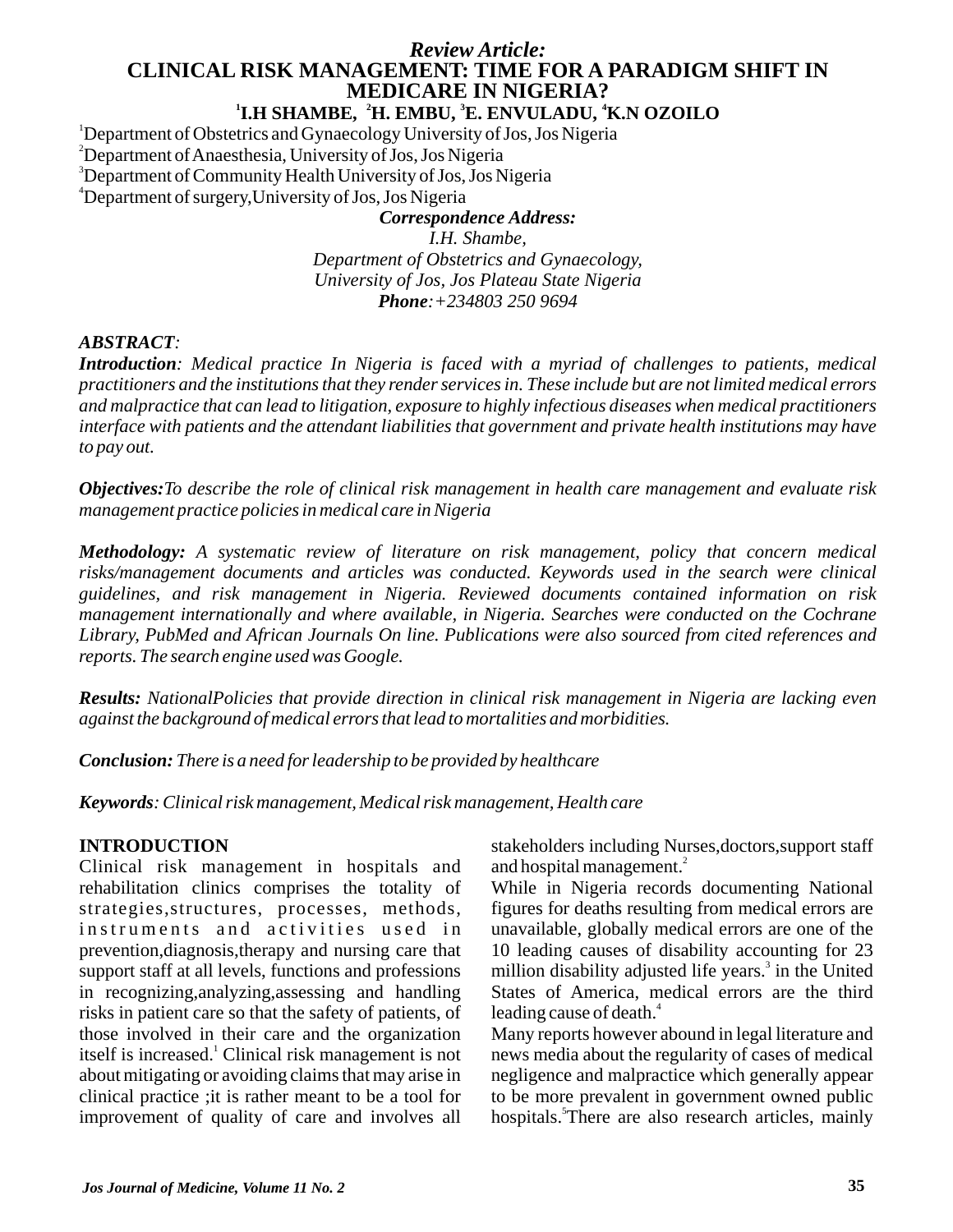case series and reports about the prevalence of such cases.<sup>6</sup> It is necessary to differentiate between what constitutes clinical negligence and medical errors.

Clinical negligence is defined as an act or omission by a clinician in which treatment falls below an accepted standard of care leading to injury or death of the patient.<sup>7</sup>Often even when medical errors appear to attributable to an individual, the root cause may be the management system or poor supervision from superiors.

Medical errors occur when a clinician chooses inappropriate methods of care or improperly executes an appropriate method of care.<sup>7</sup>In either situation, morbidities and sometimes mortalities result but many go unreported and sometimes no remedial actions are taken to ensure that the incidents do not reoccur.

This may not be unconnected to the confidential nature of patients' records and management generally but also the religious beliefs of many Nigerians who ascribe deaths or morbidities to"acts of God". There is also the slow process of court proceedings in Nigeria to consider as well as the expensive costs of retaining legal counsel. This occurs in the context of the high cost of health care compared to the low income of many patients who visit public hospitals has made litigations unattractive to many that have suffered injury from medical negligence and errors. Ignorance of their rights as patientssometimes does not even bring up the possibility of litigation. There is however an increase in the presence of Patients' Rights Support groups that may cause an increase in civil suits that concern actions or inactions of health care workers during patient care.

Health care practitioners by their training are guided by the Hippocratic dictum "First do no harm' therefore, with our without the fear of litigation, medical practice is supposed to be constantly evaluated to examine the risks for mistakes before such incidents occur and learn from incidents that do occur. This is the philosophy that is the foundation of clinical risk management.

## **SCALE OFMEDICALERRORS IN NIGERIA**

A descriptive study among 145 medical practitioners in Abia State showed the prevalence of medical errors to 43.8% with the commonest errors being errors of medical prescription (95.2%),errors in radiological investigation (83.9%) and errors in diagnosis (69.4%).These errors were more prevalent in doctors with less than 10years of in practice.<sup>8</sup> Many of these errors go unreported .It is estimated that less than 5% of such errors are reported.<sup>9</sup> In a study at University of Calabar Teaching Hospital,64% of in patients reported annoyance and disappointments with medical errors but were significantly less lightly to litigate if there was voluntary disclosure by the caregivers even as litigation tended to more likely with the severity of the error(88.5%).<sup>10</sup>

Another consideration is the National Health Insurance Scheme (NHIS) in Nigeria operated by Health Maintenance Organizations (HMOS).By its nature, any insurance scheme manages risk and as such should regularly assess such risks. There are financial and health risks in this scheme but we were unable to find any policy statement or document concerning health risks in the NHIS policy guidelines. Indeed even concerning the utilization of standard financial risk management strategies by HMOs, a study showed that 52.6% utilized such strategies while  $47.4\%$  did not.<sup>11</sup>

### **E F F E C T I V E C L I N I C A L R I S K MANAGEMENTPRACTICES**

Development ofrisk management strategies is unique to every hospital or hospital because every hospital or department has its unique challenges No single model exists that will fit allrisks. Generally, there are proactive and reactive methods in CRM.

In Proactive methods, adesignated risk manager should identify:

- · What could possibly go wrong
	- How likely is it that it could go wrong?(measuring risk)
	- How severe will the outcome be if something did happen?
	- How can the likelihood of something happening be mitigated before it happens and to what degree?
	- What can be done to reduce the impact and to what degree?
		- Results from these questions are analyzed by the risk managers and plans for mitigating such risks are developed in a documented form and evaluated periodically. These plans should cover patient specific risks and must be accessible to those working with patients.<sup>12</sup>
		- A few examples of patient specific risk management strategies are:
	- Following up missing test results-Developing a plan to monitor receipt of test results, this guarantees that such results are reviewed. (Figure 1)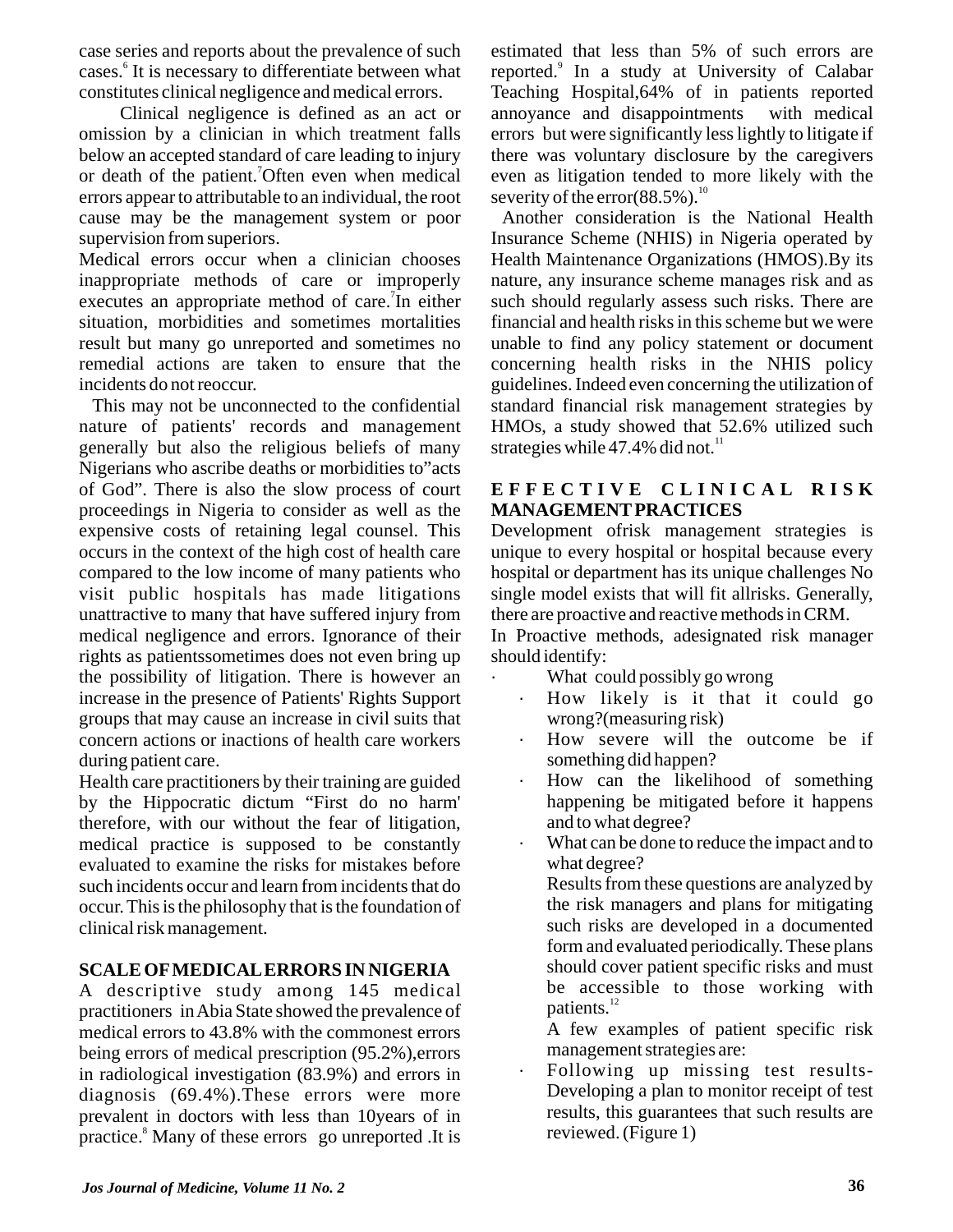Tracking missed appointments- Here a system should be developed to follow up patients who miss appointments and reschedule proactively to manage patient risks. This is particularly relevant in Nigeria where many patients are lost to follow up.

Reactive Methods of CRM are also called damage event analysis. They come into play after an incident has occurred and include Mortality and morbidity conferences which aim to improve patient treatment and care. Error and Risk analysis (ERA) also analyze "near miss "events using the London Protocol. (Figure 2)

O ther reactive methods include

complaintsmanagement which in Nigeria has the Servicom model as an example and Critical Incident Reporting systems. All these are factored into exhaustive risk management plans that is developed, implemented and monitored by a trained health admistrator.<sup>12</sup>The aim is patient satisfaction and other priorities that will conform to the vision of the hospital organization.

| <b>FIGURE 1</b>                              |  |
|----------------------------------------------|--|
| PROACTIVE TOOLS FOR CLINICAL RISK ASSESSMENT |  |

| POKA YOKE         | Japanese term that describes a procedure that<br>by means of technical precautions is intended<br>to identify and prevent failure proactively. For<br>example, wall mounted connections for<br>oxygen and compressed air are standardized<br>in such a way as to prevent mix-ups |
|-------------------|----------------------------------------------------------------------------------------------------------------------------------------------------------------------------------------------------------------------------------------------------------------------------------|
| Recommendations   | National an d international guidelines are<br>drawn up by organisations, professional<br>societies and healthcare organisations with the<br>aim of setting standards for safe patient care                                                                                       |
| <b>Directives</b> | These are statutory $\&$ sub statutory normative<br>requirements a deviation from which can lead<br>to sanctions                                                                                                                                                                 |

#### FIGURE 2 REACTIVE METHODS/DAMAGE EVENT ANALYSIS

| Mortality & Morbidity Conferences | Structured oral presentations and analysis of<br>deaths are made regularly. The aim is to<br>improve patient care                                                                                                                                           |
|-----------------------------------|-------------------------------------------------------------------------------------------------------------------------------------------------------------------------------------------------------------------------------------------------------------|
| London Protocol                   | A systematic investigative technique used to<br>analyze serious harm. It was developed based<br>the Organizational Accident Causation<br>Model. It aims to achieve a comprehensive<br>identification of both systemic and individual<br>causes of incidents |
| <b>Error and Risk Analysis</b>    | Systemic analysis of incidents based on the<br>London protocol                                                                                                                                                                                              |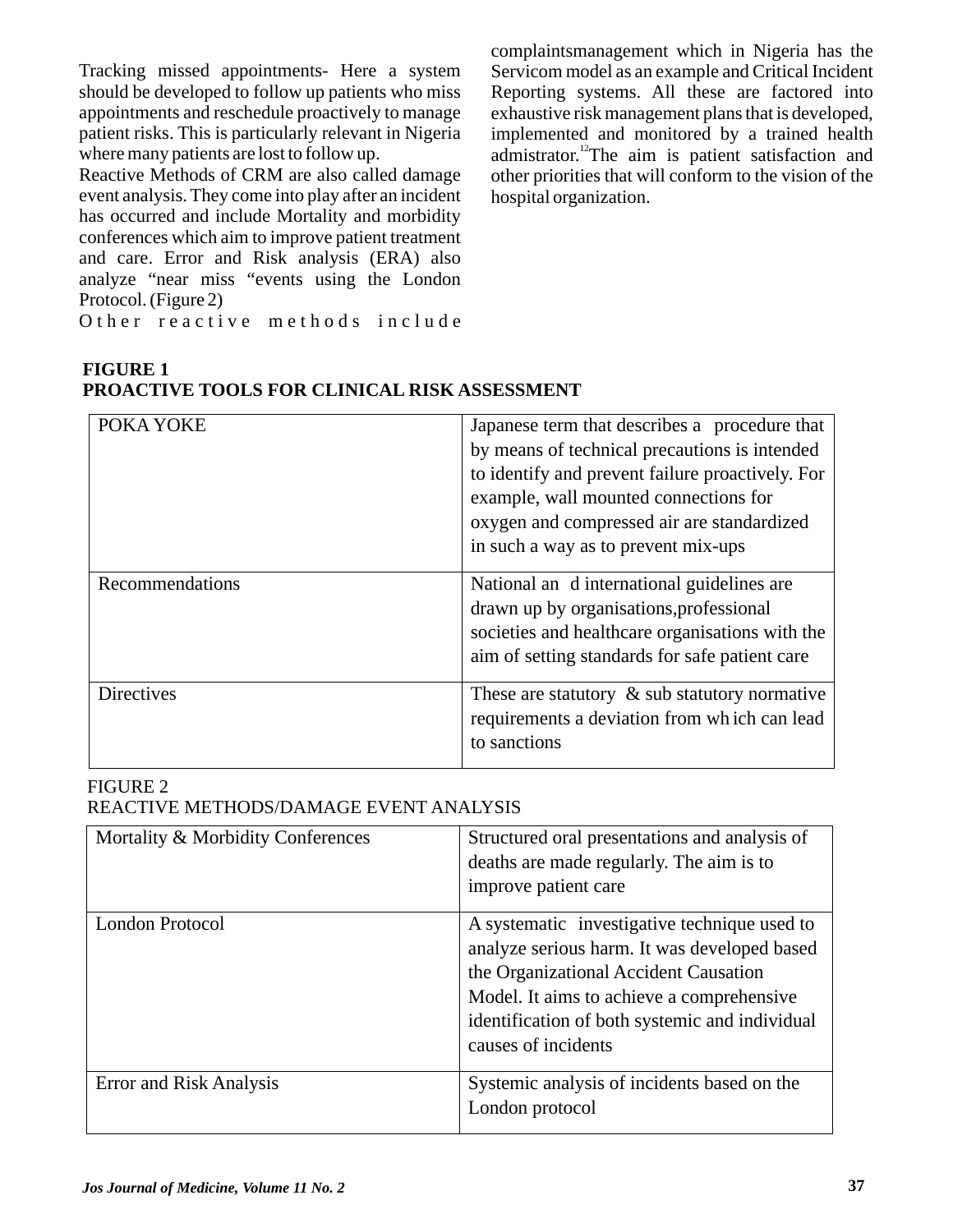## FIGURE 3: CYCLE FOR MANAGING CLINICAL RISKS



Tables Courtesy Aktionbundis patientensicherheit. Available from www.aps-ev.de.

# **CONCLUSION**

Clinical Risk Management is essential to improving health care in Nigeria as a tool to provide qualitative healthcare. It however needs champions in the health care sector in terms of policy formation and implementation.

# **RECOMMENDATION**

1. CRMshould be championed by professional Medical Associations and responsible departments in the Federal Ministry of health to provide policy direction.

2. Hospital administrators can take the initiative to and evaluate their clinical risks and individual departments can formulate protocols to minimize clinical risks.

## **Source of support**: None **Conflict of interest**: None

# **REFERENCES**

1. Requirements on Clinical Risk Management Systems in Hospitals. Aktionbundis patientensicherheit. Available f r o m w w w . a p s - e v . d e .

Doi:10.21960/201707/E

- 2. United States General Accounting Office: Health Care Initiatives in Hospital Risk Management. Washington DC,1989.
- 3. Jha AK, Larizgoita I, Audera-Lopez C,Prasopa-Plaizer N, Waters H, Bates DW. The global burden of unsafe medical care: Analytic modelling of observational studies. BMJ Qual Saf 2013; 22.809-815.
- 4. Medical error-The third leading cause of death in the US.BMJ 2016;353 doi: https://doi.org/10.1136/bmj.2139.(Last Accessed 2017 Aug 17).
- 5. Iberiyenari L. What is the legal response to death or personal injury flowing from improper treatment by medical practitioners? The Lawyers Chronicle;2014. A v a i l a b l e f r o m cal-negligence. (Last accessed on 2017 Aug 17) http://www.thelawyerschronicle.com/medi
- 6. Chukwunke FN. Medical incidents in developing countries: A few case studies from Nigeria. Niger J Clin Pract 2015; 18, Suppl S1: 20-24.